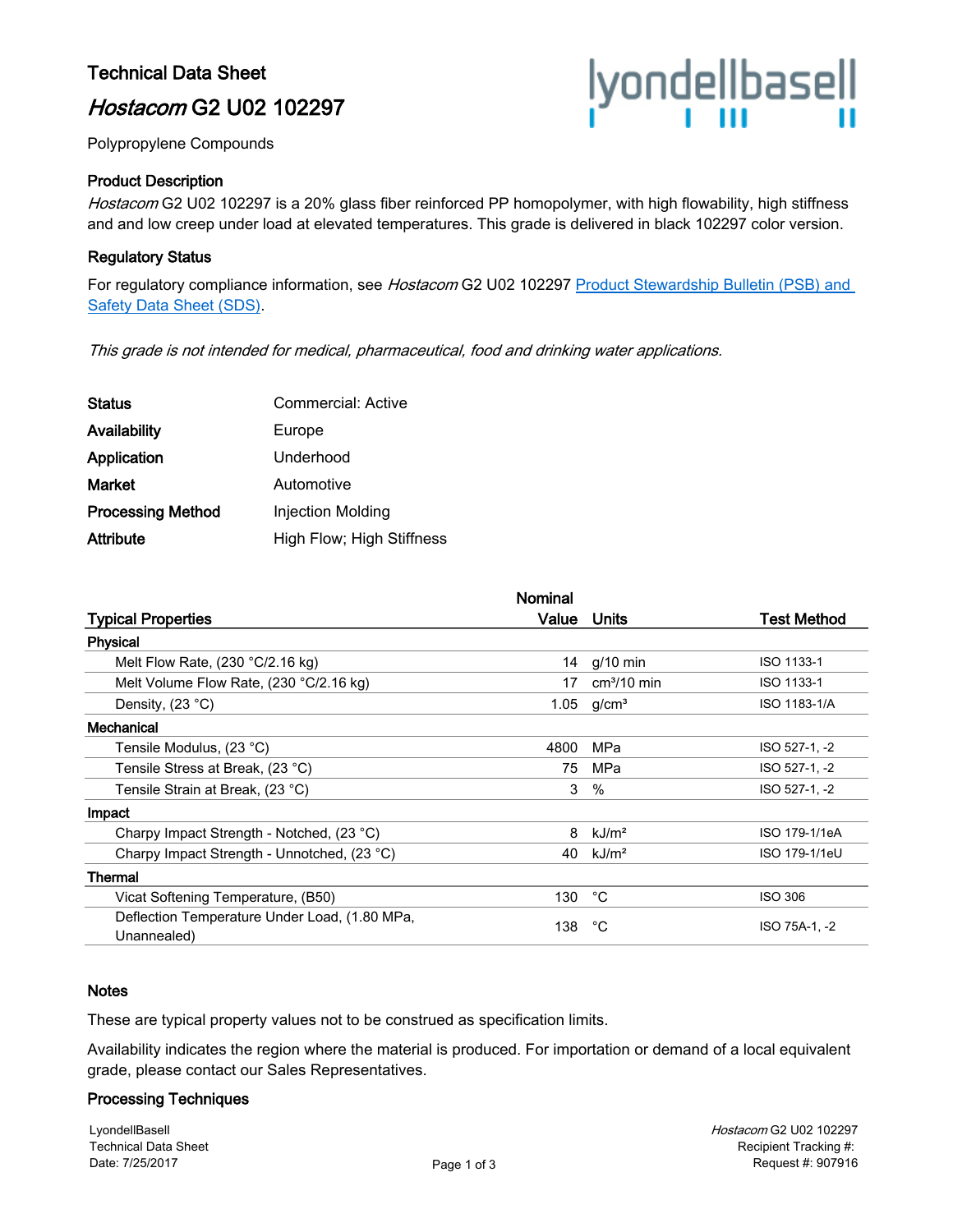Specific recommendations for resin type and processing conditions can only be made when the end use, required properties and fabrication equipment are known.

## Product Storage and Handling

- Product should be stored in dry conditions at temperatures below 50°C and protected from UV-light
- Improper storage may bring damage to the packaging and can negatively affects on the quality of this product
- Keep material completely dry for good processing

## Company Information

For further information regarding the LyondellBasell company, please visit [http://www.lyb.com/.](http://www.lyb.com/)

© LyondellBasell Industries Holdings, B.V. 2017

## **Disclaimer**

Before using a product sold by a company of the LyondellBasell family of companies, users should make their own independent determination that the product is suitable for the intended use and can be used safely and legally.

SELLER MAKES NO WARRANTY; EXPRESS OR IMPLIED (INCLUDING ANY WARRANTY OF MERCHANTABILITY OR FITNESS FOR A PARTICULAR PURPOSE OR ANY WARRANTY) OTHER THAN AS SEPARATELY AGREED TO BY THE PARTIES IN A CONTRACT.

Users should review the applicable Safety Data Sheet before handling the product.

This product(s) may not be used in the manufacture of any of the following, without prior written approval by Seller for each specific product and application:

(i) U.S. FDA Class I or II Medical Devices; Health Canada Class I, II or III Medical Devices; European Union Class I or II Medical Devices;

(ii) film, overwrap and/or product packaging that is considered a part or component of one of the aforementioned medical devices;

(iii) packaging in direct contact with a pharmaceutical active ingredient and/or dosage form that is intended for inhalation, injection, intravenous, nasal, ophthalmic (eye), digestive, or topical (skin) administration;

(iv) tobacco related products and applications, electronic cigarettes and similar devices.

(v) safety components in automotive applications, for example: air bags, air bag unit housings and covers, seat belt mechanisms, brake systems, pedals and pedal supports, steering systems.

The product(s) may not be used in:

(i) U.S. FDA Class III Medical Devices; Health Canada Class IV Medical Devices; European Class III Medical Devices;

- (ii) applications involving permanent implantation into the body;
- (iii) life-sustaining medical applications.

All references to U.S. FDA, Health Canada, and European Union regulations include another country's equivalent regulatory classification.

In addition to the above, LyondellBasell may further prohibit or restrict the use of its products in certain applications. For further information, please contact a LyondellBasell representative.